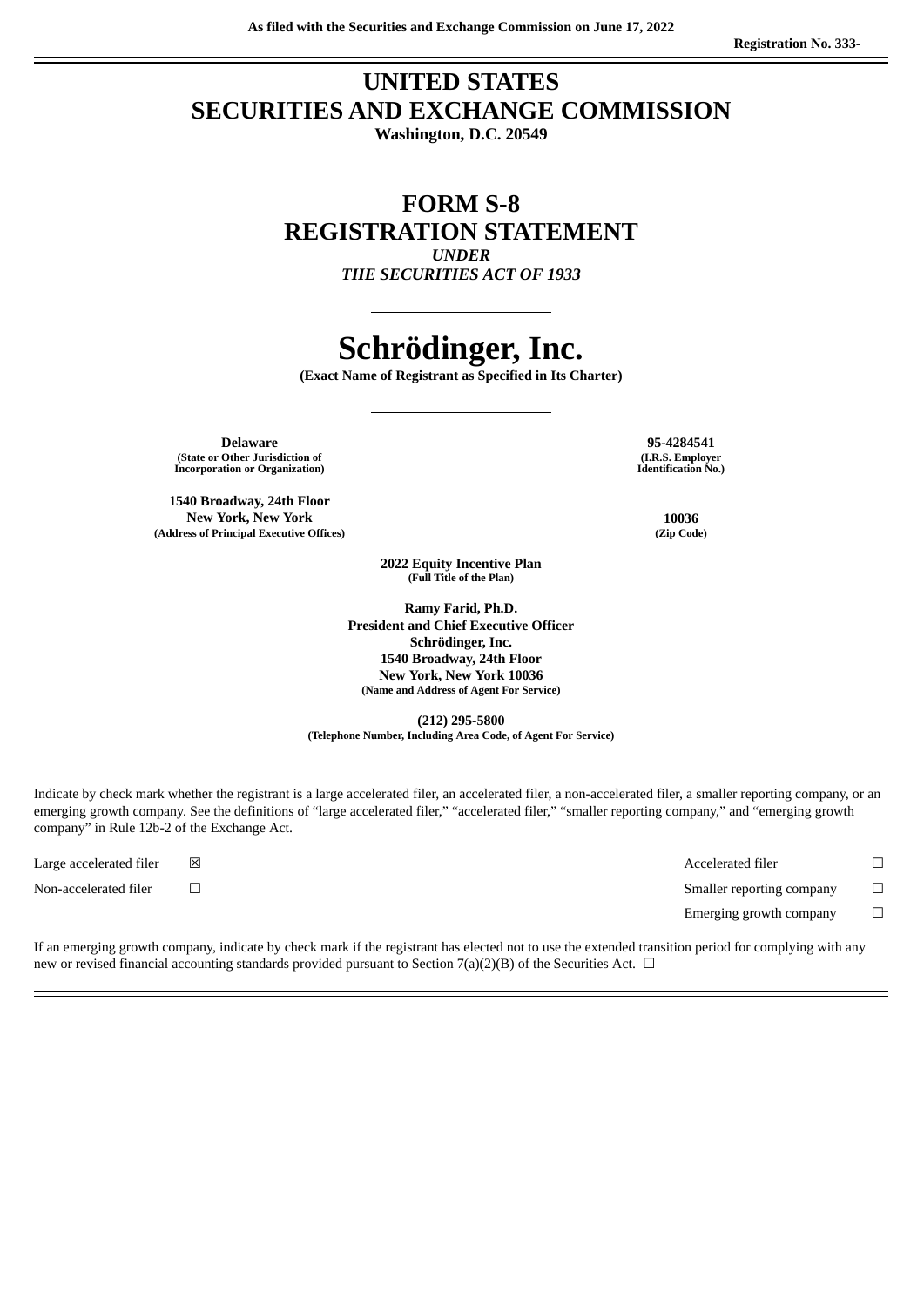#### **PART I INFORMATION REQUIRED IN THE SECTION 10(a) PROSPECTUS**

#### **Item 1. Plan Information.**

The information required by Item 1 is included in documents sent or given to participants in the plan covered by this registration statement pursuant to Rule 428(b)(1) of the Securities Act of 1933, as amended (the "Securities Act").

## **Item 2. Registrant Information and Employee Plan Annual Information.**

The written statement required by Item 2 is included in documents sent or given to participants in the plan covered by this registration statement pursuant to Rule 428(b)(1) of the Securities Act.

# **PART II INFORMATION REQUIRED IN THE REGISTRATION STATEMENT**

## **Item 3. Incorporation of Documents by Reference.**

The registrant is subject to the informational and reporting requirements of Sections 13(a), 14, and 15(d) of the Securities Exchange Act of 1934, as amended (the "Exchange Act"), and in accordance therewith files reports, proxy statements and other information with the Securities and Exchange Commission (the "Commission"). The following documents, which are on file with the Commission, are incorporated in this registration statement by reference:

(a) The registrant's latest annual report filed pursuant to Section 13(a) or 15(d) of the Exchange Act or the latest prospectus filed pursuant to Rule 424(b) under the Securities Act that contains audited financial statements for the registrant's latest fiscal year for which such statements have been filed.

(b) All other reports filed pursuant to Section 13(a) or 15(d) of the Exchange Act since the end of the fiscal year covered by the document referred to in (a) above.

(c) The description of the securities contained in the registrant's registration statement on  $Form 8-A$  $Form 8-A$  $Form 8-A$  filed under the Exchange Act, as the description</u> therein has been updated and superseded by the description of the registrant's capital stock contained in **[Exhibit](http://www.sec.gov/Archives/edgar/data/1490978/000156459021010727/sdgr-ex43_186.htm) 4.3** to the registrant's Annual Report on [Form](http://www.sec.gov/ix?doc=/Archives/edgar/data/1490978/000156459022006713/sdgr-10k_20211231.htm) 10-K for the fiscal year ended December 31, 2021, as filed with the Commission on February 24, 2022, including any amendments or reports filed for the purpose of updating such description.

All documents subsequently filed by the registrant pursuant to Sections 13(a), 13(c), 14 and 15(d) of the Exchange Act, prior to the filing of a posteffective amendment which indicates that all securities offered hereby have been sold or which deregisters all securities then remaining unsold, shall be deemed to be incorporated by reference in this registration statement and to be part hereof from the date of the filing of such documents. Any statement contained in a document incorporated or deemed to be incorporated by reference herein shall be deemed to be modified or superseded for the purposes of this registration statement to the extent that a statement contained herein or in any other subsequently filed document which also is or is deemed to be incorporated by reference herein modifies or supersedes such statement. Any statement so modified or superseded shall not be deemed, except as so modified or superseded, to constitute a part of this registration statement.

# **Item 4. Description of Securities.**

Not applicable.

# **Item 5. Interests of Named Experts and Counsel.**

Not applicable.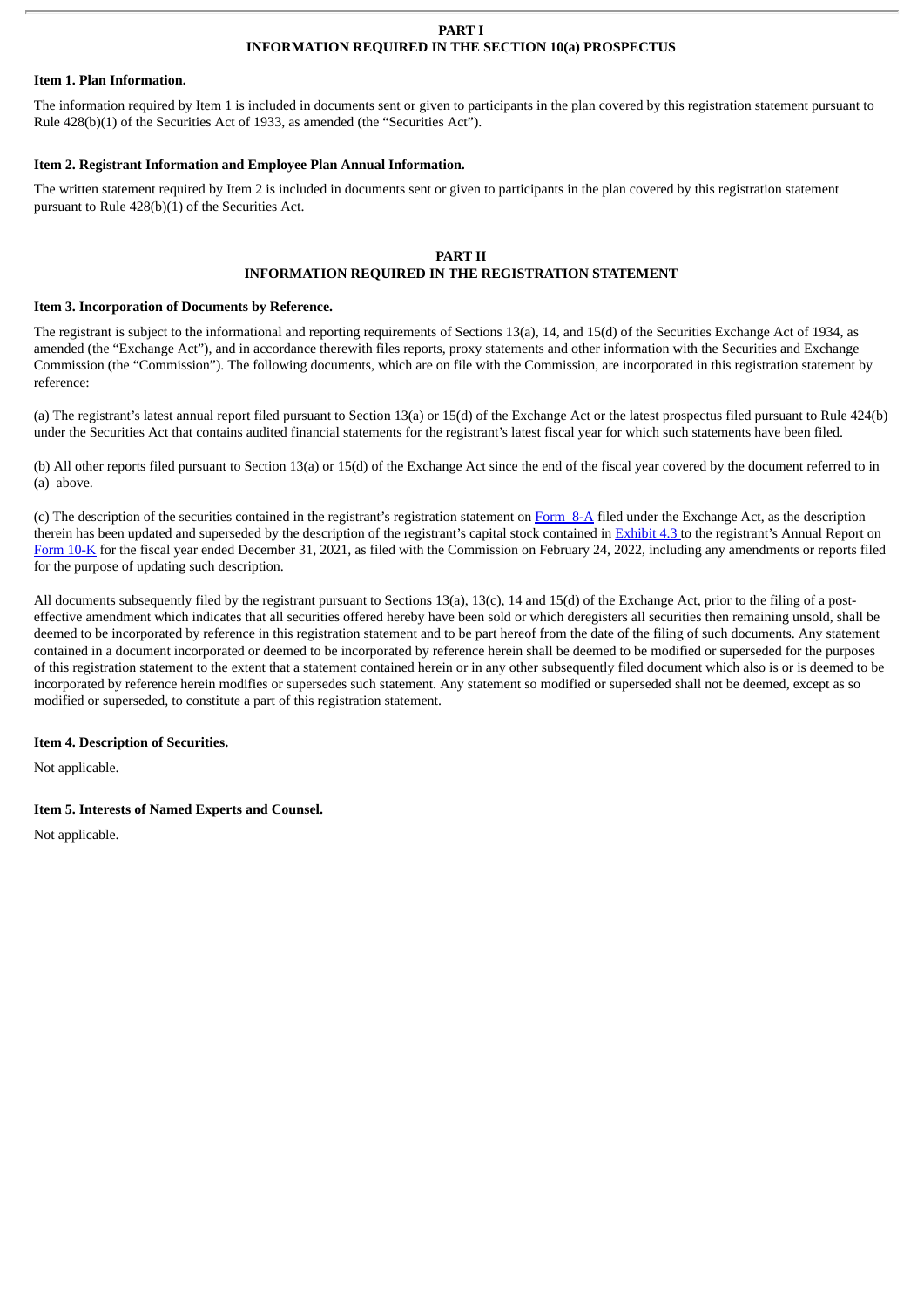## **Item 6. Indemnification of Directors and Officers.**

Section 102 of the Delaware General Corporation Law (the "DGCL"), permits a corporation to eliminate the personal liability of its directors or its stockholders for monetary damages for a breach of fiduciary duty as a director, except where the director breached his or her duty of loyalty, failed to act in good faith, engaged in intentional misconduct or knowingly violated a law, authorized the payment of a dividend or approved a stock repurchase in violation of Delaware corporate law or obtained an improper personal benefit. The registrant's certificate of incorporation provides that no director shall be personally liable to the registrant or the registrant's stockholders for monetary damages for any breach of fiduciary duty as a director, notwithstanding any provision of law imposing such liability, except to the extent that the DGCL prohibits the elimination or limitation of liability of directors for breaches of fiduciary duty.

Section 145 of the DGCL provides that a corporation has the power to indemnify a director, officer, employee or agent of the corporation and certain other persons serving at the request of the corporation in related capacities against expenses (including attorneys' fees), judgments, fines, and amounts paid in settlements actually and reasonably incurred by the person in connection with an action, suit, or proceeding to which he or she is or is threatened to be made a party by reason of such position, if such person acted in good faith and in a manner he or she reasonably believed to be in or not opposed to the best interests of the corporation, and, in any criminal action or proceeding, had no reasonable cause to believe his or her conduct was unlawful, except that, in the case of actions brought by or in the right of the corporation, no indemnification shall be made with respect to any claim, issue or matter as to which such person shall have been adjudged to be liable to the corporation unless and only to the extent that the Court of Chancery or other adjudicating court determines that, despite the adjudication of liability but in view of all of the circumstances of the case, such person is fairly and reasonably entitled to indemnification for such expenses which the Court of Chancery or such other court shall deem proper.

The registrant's certificate of incorporation provides that the registrant will indemnify each person who was or is a party or threatened to be made a party to any threatened, pending or completed action, suit, or proceeding, whether civil, criminal, administrative, or investigative (other than an action by or in the right of the registrant), by reason of the fact that he or she is or was, or has agreed to become, a director or officer of the registrant, or is or was serving, or has agreed to serve, at the request of the registrant as a director, officer, partner, employee or trustee of, or in a similar capacity with, another corporation, partnership, joint venture, trust, or other enterprise (all such persons being referred to as an Indemnitee), or by reason of any action alleged to have been taken or omitted in such capacity, against all expenses (including attorneys' fees), judgments, fines, and amounts paid in settlement actually and reasonably incurred in connection with such action, suit, or proceeding and any appeal therefrom if such Indemnitee acted in good faith and in a manner he or she reasonably believed to be in, or not opposed to, the best interests of the registrant, and, with respect to any criminal action or proceeding, he or she had no reasonable cause to believe his or her conduct was unlawful.

The registrant's certificate of incorporation also provides that the registrant will indemnify any Indemnitee who was or is a party to an action or suit by or in the right of the registrant to procure a judgment in the registrant's favor by reason of the fact that the Indemnitee is or was, or has agreed to become, a director or officer of the registrant, or is or was serving, or has agreed to serve, at the request of the registrant as a director, officer, partner, employee, or trustee of, or in a similar capacity with, another corporation, partnership, joint venture, trust, or other enterprise, or by reason of any action alleged to have been taken or omitted in such capacity, against all expenses (including attorneys' fees) and, to the extent permitted by law, amounts paid in settlement actually and reasonably incurred in connection with such action, suit or proceeding, and any appeal therefrom, if the Indemnitee acted in good faith and in a manner he or she reasonably believed to be in, or not opposed to, the best interests of the registrant, except that no indemnification shall be made with respect to any claim, issue or matter as to which such person shall have been adjudged to be liable to the registrant, unless a court determines that, despite such adjudication but in view of all of the circumstances, he or she is entitled to indemnification of such expenses. Notwithstanding the foregoing, to the extent that any Indemnitee has been successful, on the merits or otherwise, he or she will be indemnified by the registrant against all expenses (including attorneys' fees) actually and reasonably incurred by him or her or on his or her behalf in connection therewith. If the registrant does not assume the defense, expenses must be advanced to an Indemnitee under certain circumstances.

In addition, the registrant has entered into indemnification agreements with all of the registrant's executive officers and directors. In general, these agreements provide that the registrant will indemnify the executive officer or director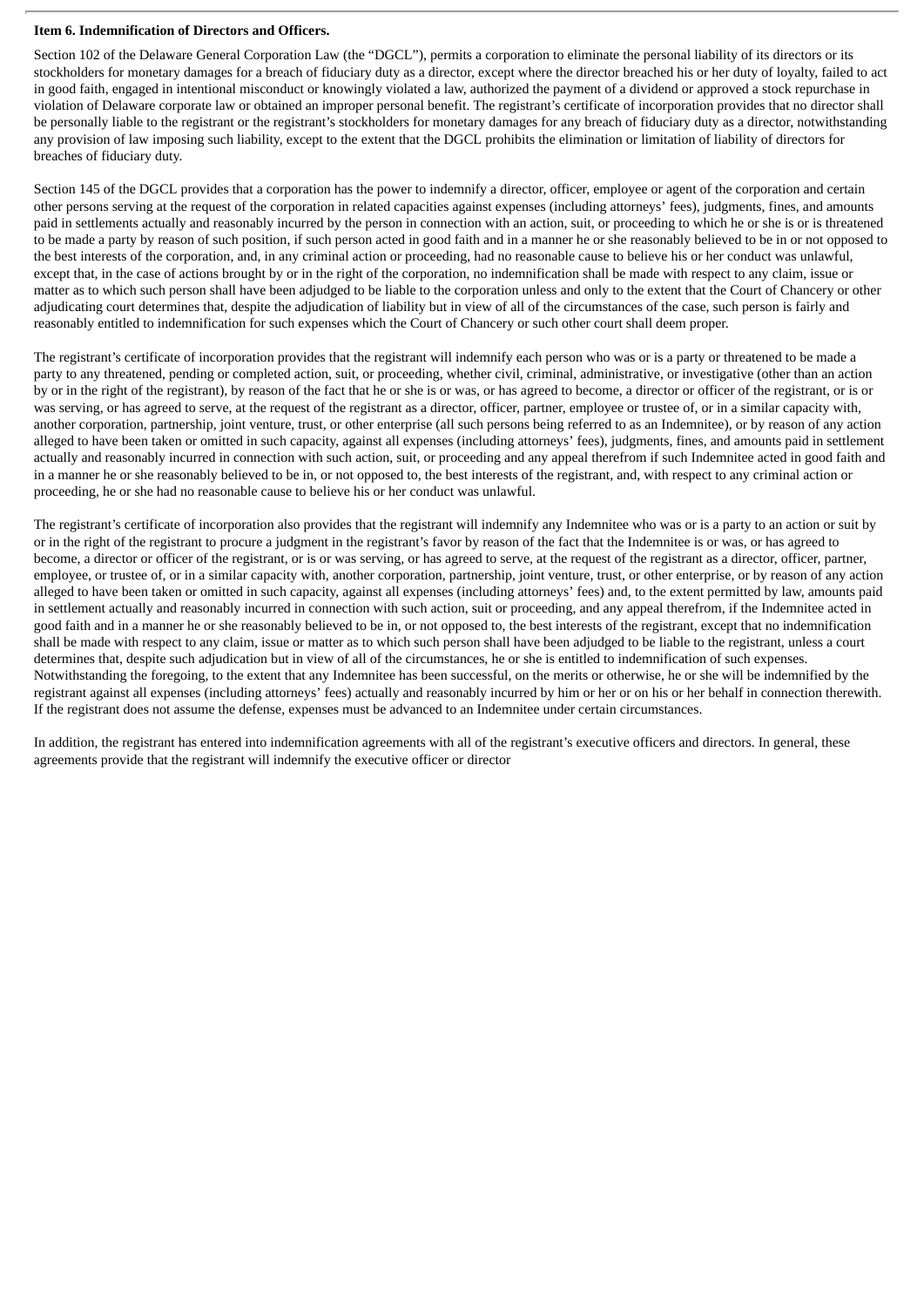to the fullest extent permitted by law for claims arising in his or her capacity as an executive officer or director of the registrant or in connection with his or her service at the request of the registrant for another corporation or entity. The indemnification agreements also provide for procedures that will apply in the event that an executive officer or director makes a claim for indemnification and establish certain presumptions that are favorable to the executive officer or director.

The registrant maintains a general liability insurance policy that covers certain liabilities of the registrant's directors and officers arising out of claims based on acts or omissions in their capacities as directors or officers.

# **Item 7. Exemption from Registration Claimed.**

Not applicable.

# **Item 8. Exhibits.**

The following exhibits are incorporated herein by reference:

| Number  | <b>Description</b>                                                                                                                                                                                                                            |
|---------|-----------------------------------------------------------------------------------------------------------------------------------------------------------------------------------------------------------------------------------------------|
| 4.1     | Restated Certificate of Incorporation of the Registrant (incorporated by reference to Exhibit 3.1 to Registrant's Current Report on<br>Form 8-K (File No. 001-39206) filed with the Securities and Exchange Commission on February 10, 2020). |
| 4.2     | <u>Amended and Restated Bylaws of the Registrant (incorporated by reference to Exhibit 3.2 to Registrant's Current Report on Form 8-K (File</u><br>No. 001-39206) filed with the Securities and Exchange Commission on February 10, 2020).    |
| $5.1*$  | Opinion of Wilmer Cutler Pickering Hale and Dorr LLP, counsel to the Registrant.                                                                                                                                                              |
| $23.1*$ | Consent of Wilmer Cutler Pickering Hale and Dorr LLP (included in Exhibit 5.1).                                                                                                                                                               |
| $23.2*$ | Consent of KPMG LLP, independent registered public accounting firm.                                                                                                                                                                           |
| $24.1*$ | Power of attorney (included on the signature page of this registration statement).                                                                                                                                                            |
| 99.1    | 2022 Equity Incentive Plan (incorporated by reference to Exhibit 99.1 to Registrant's Current Report on Form 8-K (File No. 001-39206)<br>filed with the Securities and Exchange Commission on June 16, 2022).                                 |

- 107\* Filing Fee [Table.](#page-10-0)
- \* Filed herewith

# **Item 9. Undertakings.**

1. *Item 512(a) of Regulation S-K*. The undersigned registrant hereby undertakes:

(1) To file, during any period in which offers or sales are being made, a post-effective amendment to this registration statement:

(i) To include any prospectus required by Section 10(a)(3) of the Securities Act;

(ii) To reflect in the prospectus any facts or events arising after the effective date of the registration statement (or the most recent post-effective amendment thereof) which, individually or in the aggregate, represent a fundamental change in the information set forth in the registration statement; and

(iii) To include any material information with respect to the plan of distribution not previously disclosed in the registration statement or any material change to such information in the registration statement;

*provided, however,* that paragraphs (1)(i) and (ii) do not apply if the information required to be included in a post-effective amendment by those paragraphs is contained in reports filed with or furnished to the Commission by the registrant pursuant to Section 13 or Section 15(d) of the Exchange Act that are incorporated by reference in the registration statement.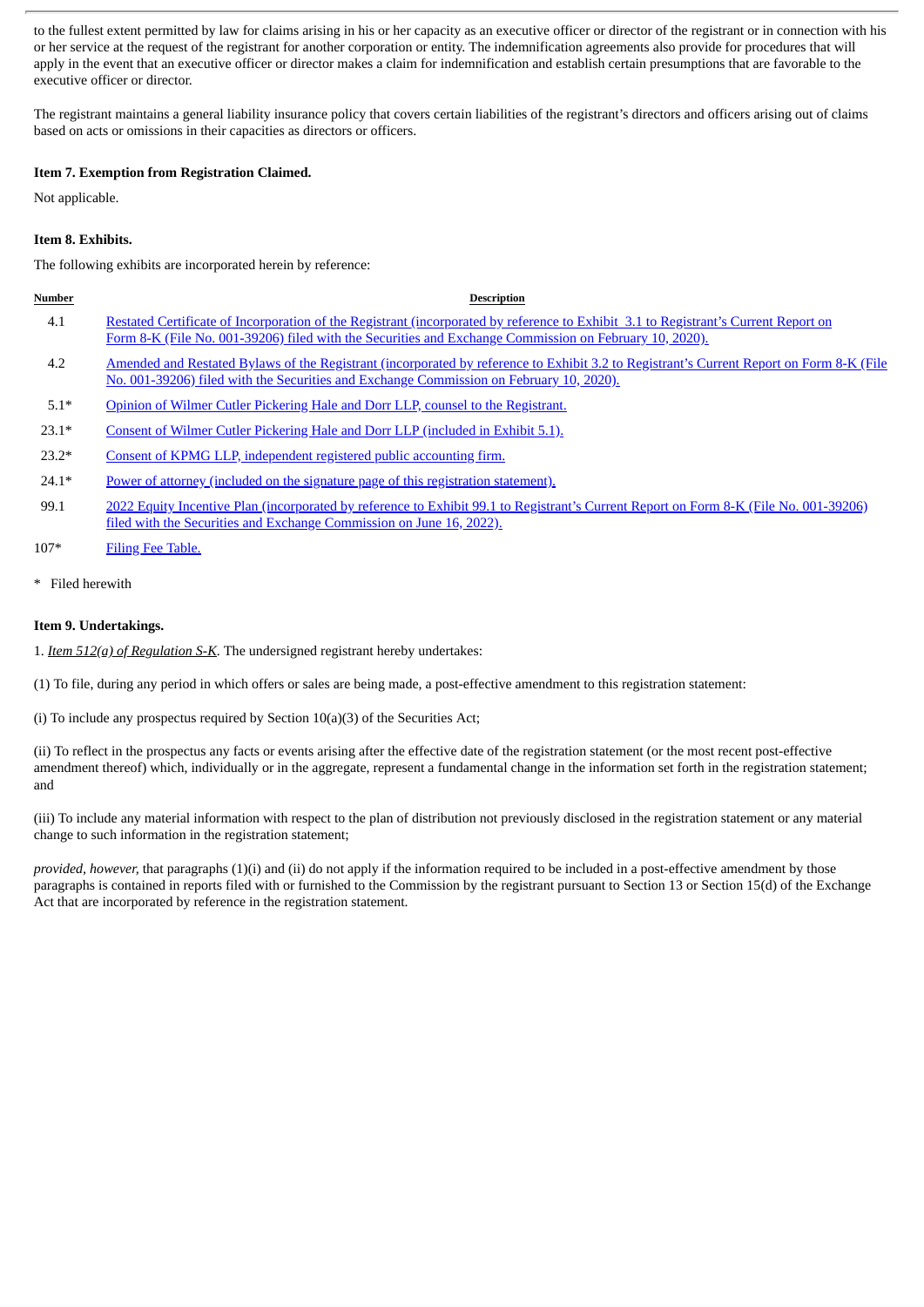(2) That, for the purpose of determining any liability under the Securities Act, each such post-effective amendment shall be deemed to be a new registration statement relating to the securities offered therein, and the offering of such securities at that time shall be deemed to be the initial *bona fide* offering thereof.

(3) To remove from registration by means of a post-effective amendment any of the securities being registered which remain unsold at the termination of the offering.

2. *Item 512(b) of Regulation S-K*. The undersigned registrant hereby undertakes that, for purposes of determining any liability under the Securities Act, each filing of the registrant's annual report pursuant to Section 13(a) or Section 15(d) of the Exchange Act that is incorporated by reference in the registration statement shall be deemed to be a new registration statement relating to the securities offered therein, and the offering of such securities at that time shall be deemed to be the initial *bona fide* offering thereof.

3. *Item 512(h) of Regulation S-K*. Insofar as indemnification for liabilities arising under the Securities Act may be permitted to directors, officers and controlling persons of the registrant pursuant to the foregoing provisions, or otherwise, the registrant has been advised that in the opinion of the Securities and Exchange Commission such indemnification is against public policy as expressed in the Securities Act and is, therefore, unenforceable. In the event that a claim for indemnification against such liabilities (other than the payment by the registrant of expenses incurred or paid by a director, officer or controlling person of the registrant in the successful defense of any action, suit or proceeding) is asserted by such director, officer or controlling person in connection with the securities being registered, the registrant will, unless in the opinion of its counsel the matter has been settled by controlling precedent, submit to a court of appropriate jurisdiction the question whether such indemnification by it is against public policy as expressed in the Securities Act and will be governed by the final adjudication of such issue.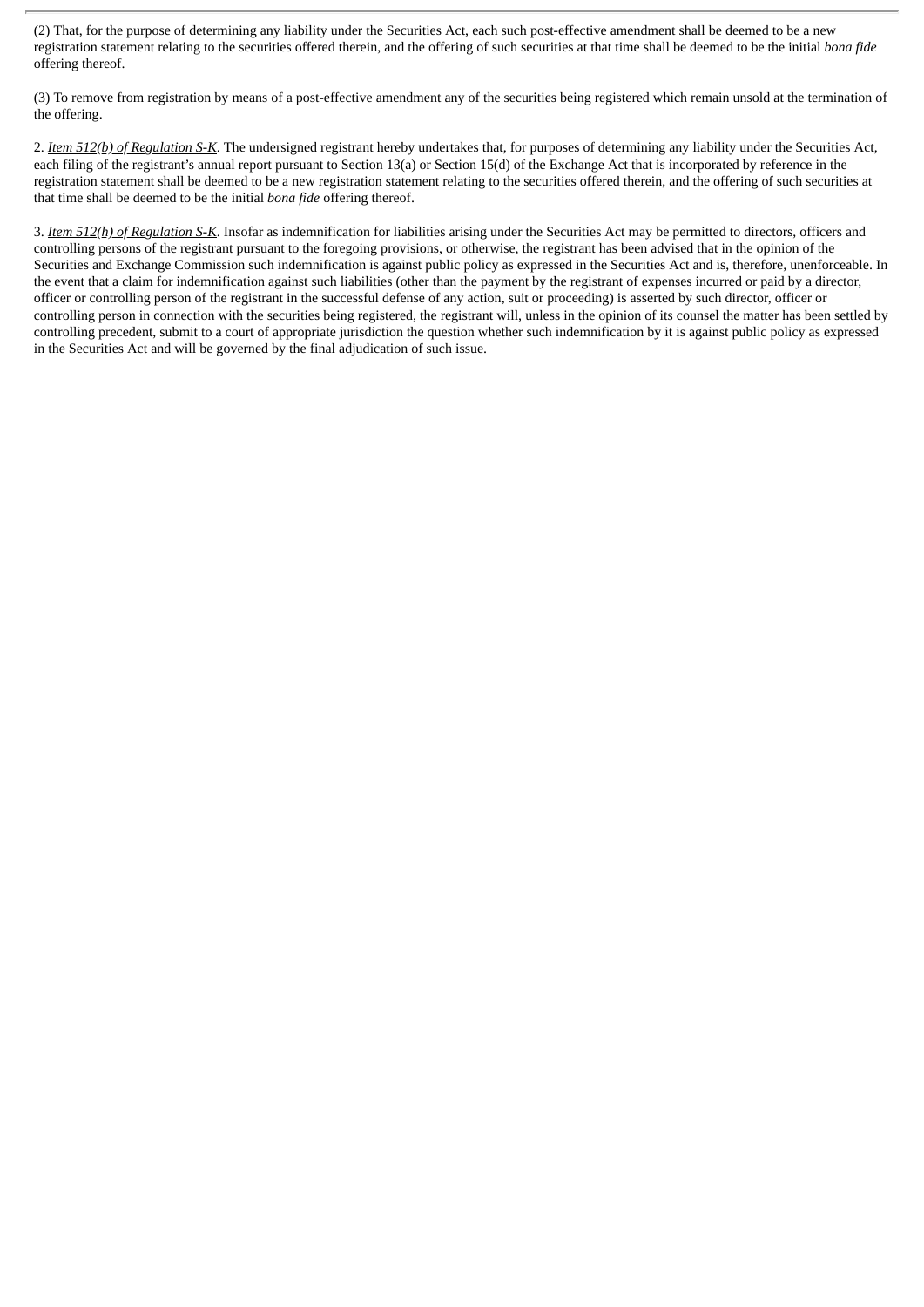#### **SIGNATURES**

<span id="page-5-0"></span>Pursuant to the requirements of the Securities Act of 1933, the registrant certifies that it has reasonable grounds to believe that it meets all of the requirements for filing on Form S-8 and has duly caused this registration statement to be signed on its behalf by the undersigned, thereunto duly authorized, in the City of New York, State of New York on this 17th day of June, 2022.

# **SCHRÖDINGER, INC.**

By: /s/ Ramy Farid

Ramy Farid, Ph.D. President and Chief Executive Officer

#### **POWER OF ATTORNEY AND SIGNATURES**

We, the undersigned officers and directors of Schrödinger, Inc., hereby severally constitute and appoint Ramy Farid and Yvonne Tran, and each of them singly, our true and lawful attorneys with full power to them, and each of them singly, to sign for us and in our names in the capacities indicated below, the registration statement on Form S-8 filed herewith and any and all subsequent amendments to said registration statement, and generally to do all such things in our names and on our behalf in our capacities as officers and directors to enable Schrödinger, Inc. to comply with the provisions of the Securities Act of 1933, as amended, and all requirements of the Securities and Exchange Commission, hereby ratifying and confirming our signatures as they may be signed by our said attorneys, or any of them, to said registration statement and any and all amendments thereto.

Pursuant to the requirements of the Securities Act of 1933, this registration statement has been signed by the following persons in the capacities and on the dates indicated.

| <b>Signature</b>                                                        | Title                                                                                                                     | Date          |  |
|-------------------------------------------------------------------------|---------------------------------------------------------------------------------------------------------------------------|---------------|--|
| /s/ Ramy Farid<br>Ramy Farid, Ph.D.                                     | President and Chief Executive Officer, Director<br>(Principal Executive Officer)                                          | June 17, 2022 |  |
| /s/ Jenny Herman<br>Jenny Herman                                        | Senior Vice President, Finance and Corporate Controller<br>(Principal Financial Officer and Principal Accounting Officer) | June 17, 2022 |  |
| /s/ Michael Lynton<br>Michael Lynton                                    | Chairman of the Board                                                                                                     | June 17, 2022 |  |
| /s/ Jeffrey Chodakewitz<br>Jeffrey Chodakewitz, M.D.                    | Director                                                                                                                  | June 17, 2022 |  |
| /s/ Richard Friesner<br>Richard Friesner, Ph.D.                         | Director                                                                                                                  | June 17, 2022 |  |
| /s/ Gary Ginsberg<br>Gary Ginsberg                                      | <b>Director</b>                                                                                                           | June 17, 2022 |  |
| /s/ Rosana Kapeller-Libermann<br>Rosana Kapeller-Libermann, M.D., Ph.D. | <b>Director</b>                                                                                                           | June 17, 2022 |  |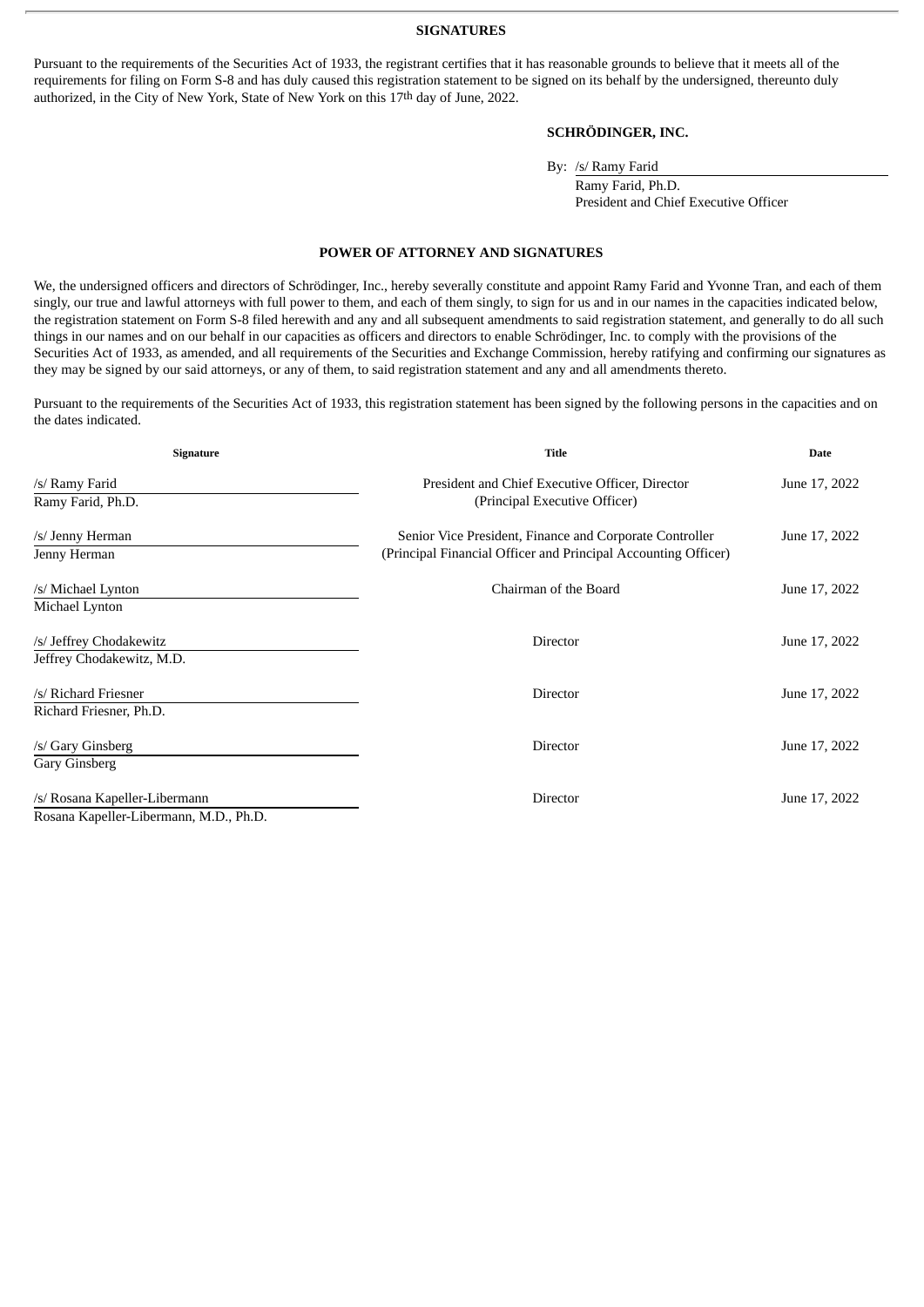| /s/ Arun Oberoi                          |                 |               |
|------------------------------------------|-----------------|---------------|
| Arun Oberoi                              | <b>Director</b> | June 17, 2022 |
| /s/ Gary Sender<br>Gary Sender           | <b>Director</b> | June 17, 2022 |
| /s/ Nancy Thornberry<br>Nancy Thornberry | <b>Director</b> | June 17, 2022 |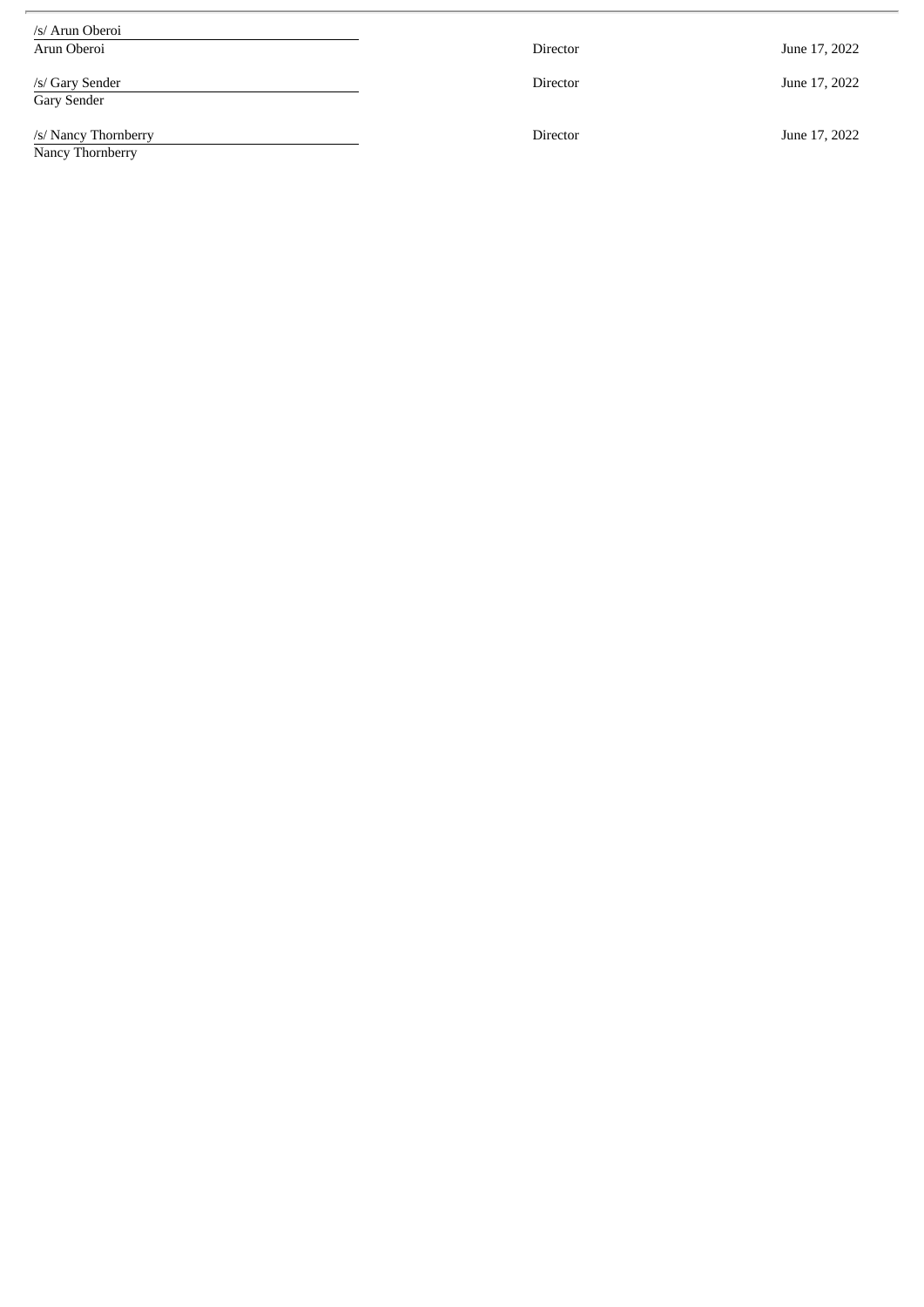# WILMERHALE

<span id="page-7-0"></span>June 17, 2022

+1 617 526 6000 (t) +1 617 526 5000 (t) wilmerhale.com

Schrödinger, Inc. 1540 Broadway, 24th Floor New York, New York 10036

Re: 2022 Equity Incentive Plan

Ladies and Gentlemen:

We have assisted in the preparation of a Registration Statement on Form S-8 (the "Registration Statement") to be filed with the Securities and Exchange Commission (the "Commission") under the Securities Act of 1933, as amended (the "Securities Act"), relating to an aggregate of 15,605,822 shares (the "Shares") of Common Stock, par value \$0.01 per share, of Schrödinger, Inc., a Delaware corporation (the "Company"), issuable under the Company's 2022 Equity Incentive Plan (the "Plan").

We have examined the certificate of incorporation and bylaws of the Company, each as amended and restated to date, and originals, or copies certified to our satisfaction, of all pertinent records of the meetings of the directors and stockholders of the Company, the Registration Statement and such other documents relating to the Company as we have deemed material for the purposes of this opinion.

In our examination of the foregoing documents, we have assumed the genuineness of all signatures, the authenticity of all documents submitted to us as originals, the conformity to original documents of all documents submitted to us as certified, photostatic or other copies, the authenticity of the originals of any such documents and the legal competence of all signatories to such documents.

We assume that the appropriate action will be taken, prior to the offer and sale of the Shares in accordance with the Plan, to register and qualify the Shares for sale under all applicable state securities or "blue sky" laws.

We express no opinion herein as to the laws of any state or jurisdiction other than the state laws of the Commonwealth of Massachusetts, the General Corporation Law of the State of Delaware and the federal laws of the United States of America.

It is understood that this opinion is to be used only in connection with the offer and sale of the Shares while the Registration Statement is in effect.

Please note that we are opining only as to the matters expressly set forth herein, and no opinion should be inferred as to any other matters.

Based on the foregoing, we are of the opinion that the Shares have been duly authorized for issuance and, when the Shares are issued and paid for in accordance with the terms and conditions of the Plan, the Shares will be validly issued, fully paid and nonassessable.

We hereby consent to the filing of this opinion with the Commission in connection with the Registration Statement in accordance with the requirements of Item 601(b)(5) of Regulation S-K under the Securities Act. In giving such consent, we do not hereby admit that we are in the category of persons whose consent is required under Section 7 of the Securities Act or the rules and regulations of the Commission.

> Wilmer Cutler Pickering Hale and Dorr LLP, 60 State Street, Boston, Massachusetts 02109 Beijing Berlin Boston Brussels Denver Frankfurt London Los Angeles New York Palo Alto San Francisco Washington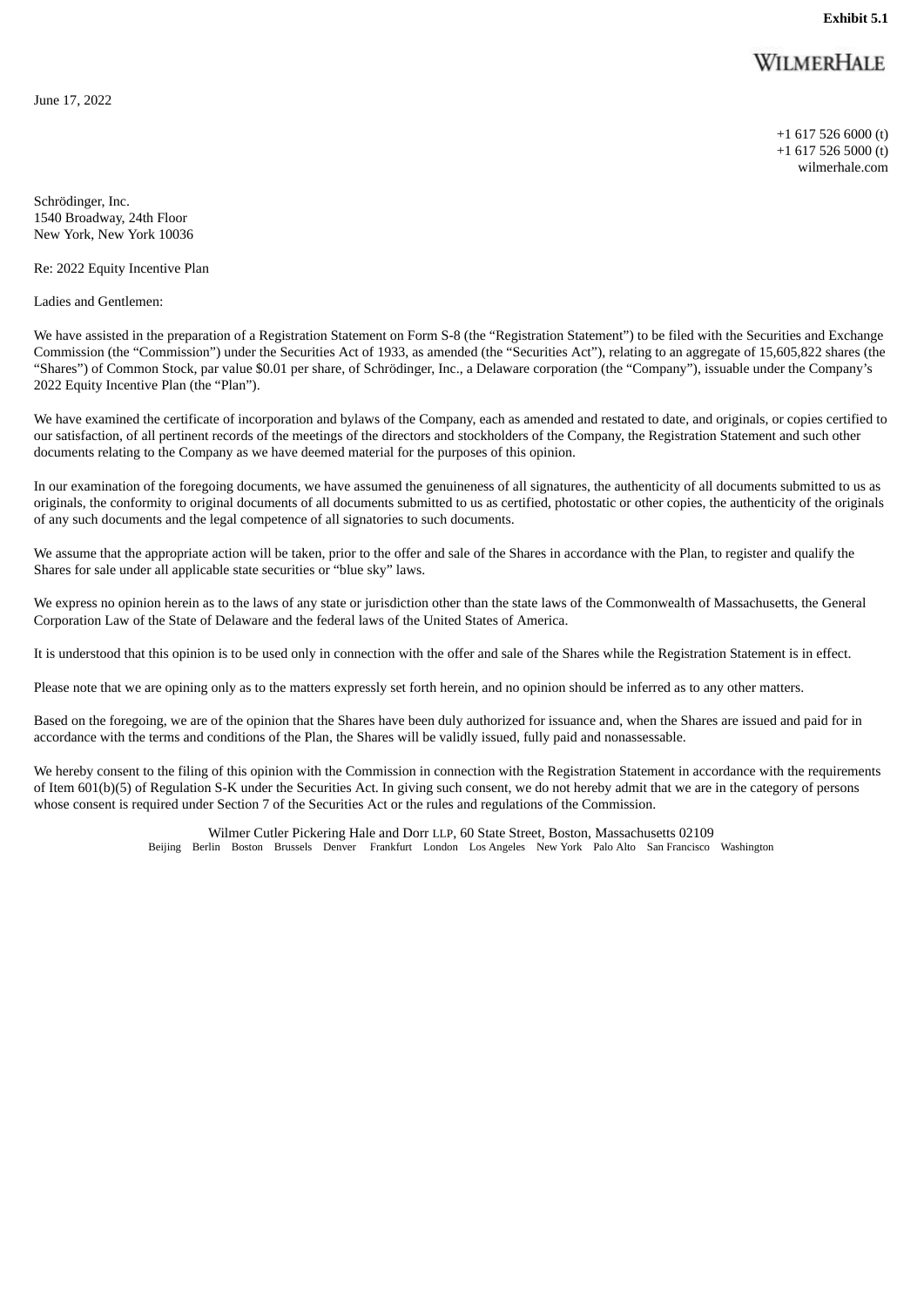Very truly yours,

/s/ Wilmer Cutler Pickering Hale and Dorr LLP

WILMER CUTLER PICKERING HALE AND DORR LLP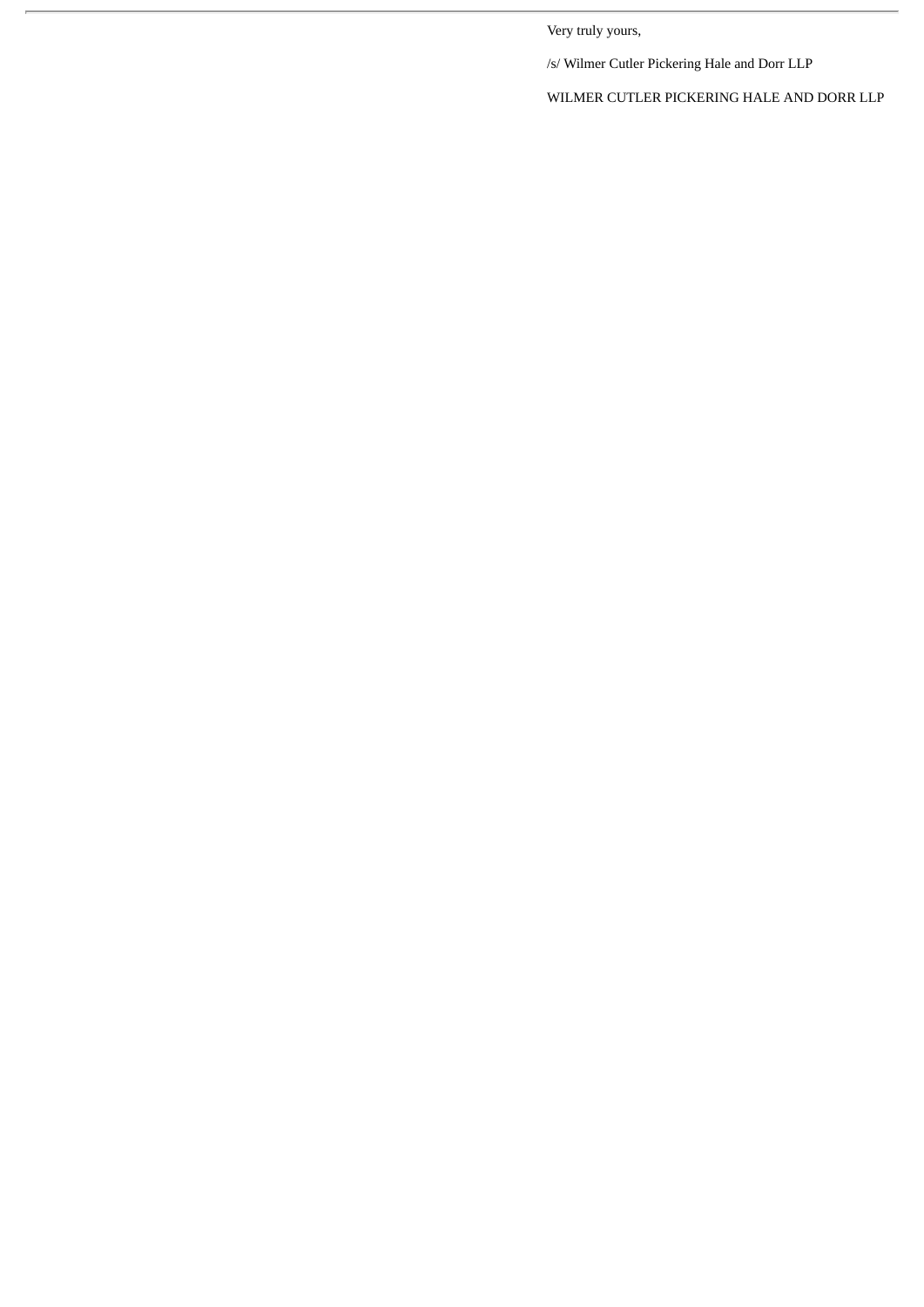# **Consent of Independent Registered Public Accounting Firm**

<span id="page-9-0"></span>We consent to the use of our reports dated February 24, 2022, with respect to the consolidated financial statements of Schrödinger, Inc., and the effectiveness of internal control over financial reporting, incorporated herein by reference.

/s/ KPMG LLP

Portland, Oregon June 17, 2022